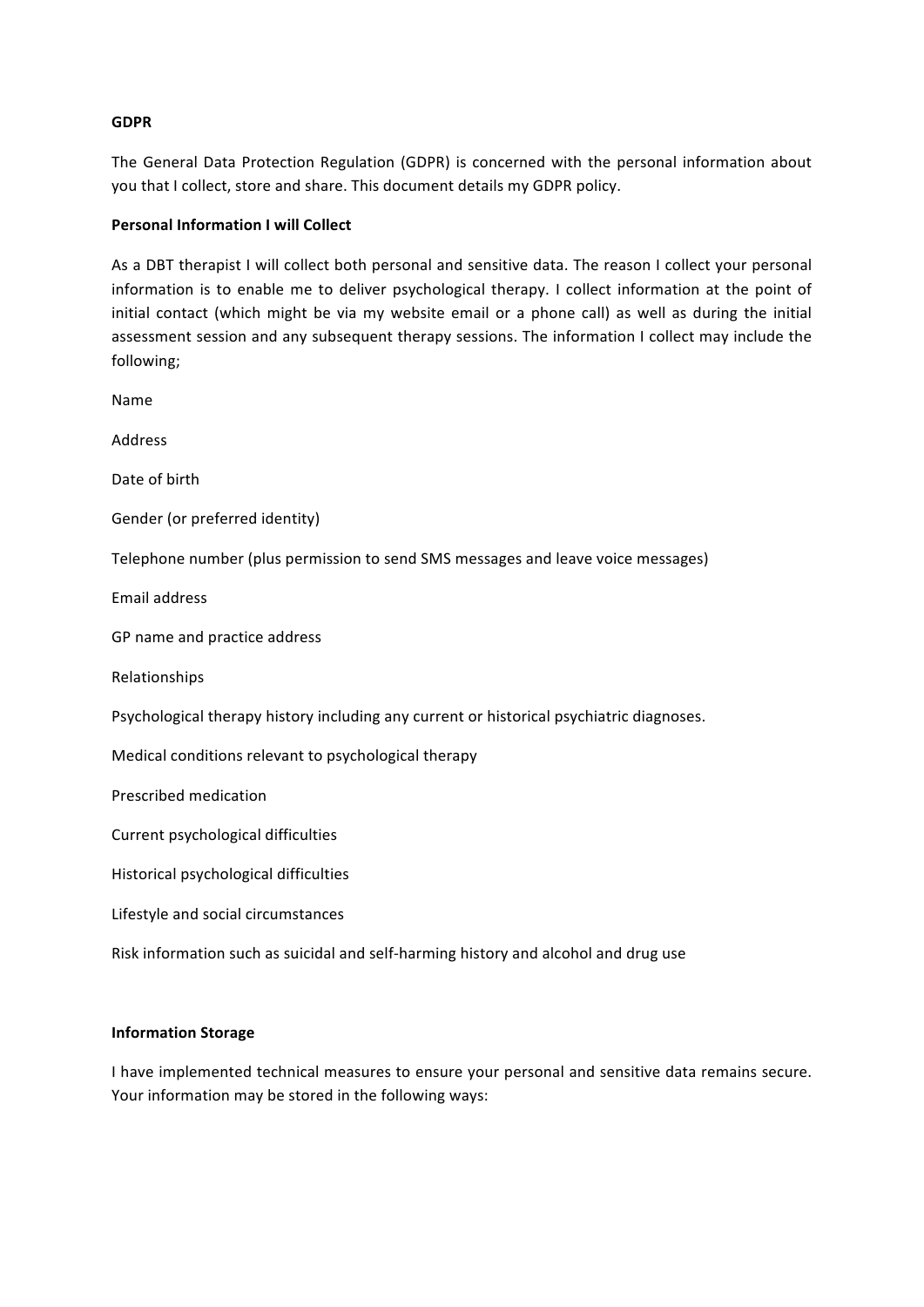Paper written notes in the initial assessment appointment which will be typed up electronically and the paper notes shredded immediately. The signed therapy contract and privacy policy which will be stored in a locked safe. It may also include work done together in therapy that cannot be produced electronically e.g. diary cards and chain analyses. You have the option to keep these yourself or they can be stored in a locked safe.

Encrypted Memory Stick: Brief session notes will be stored on a password protected encrypted memory stick. Your name will not be used within my session notes and they will be saved by a nonidentifiable code.

Mobile phone: I will store your contact information in my contacts but will use a non-identifiable code rather than your name.

Email: Your email address and correspondence will be stored in my email account (currently G-Mail) by nature of you contacting me. Your telephone number may be stored in my SMS should we exchange messages this way but will be stored via a non-identifiable code rather than your name. Electronic correspondence will also be held by the corresponding app (Gmail, Phone's SMS) all of which are GDPR compliant.

Website: none of your personal information is stored on my website other than to momentarily send an email to you via my Gmail account for the purpose of making initial contact.

Electronic devices: All electronic devices (including laptop and mobile phone) used to access stored information are password protected.

# **How I may Process and Share your Personal Information**

Supervision: I have regular supervision with a qualified psychologist and DBT therapist. Supervision is for my practice to ensure I am adhering to professional standards and evidence based ways of working. My supervisor is GDPR compliant and thus we are considered joint data controllers.

Therapeutic Will: Your contract with your name and contact details will be stored in a locked safe which my Therapeutic Executor can access in the event of my death so he can contact you should you still be in therapy with me. My therapeutic Executor is a Chartered Psychologist and is GDPR compliant. He is therefore a joint data controller.

Sharing Information with your GP/Other Health Professionals: Some clients like their GP (or other professionals involved in their mental health care such as a Psychiatrist or the BUPA mental health care team) to be kept informed of the work they are doing in psychological therapy. This might include sending assessment/progress/discharge reports or having telephone conversations disclosing personal and sensitive information pertaining to you. We can discuss what and how much information is disclosed and you will be given an opportunity to make amendments before any letter/report is sent. I will only send reports or have telephone discussions of this kind if I have your permission to do so and you can withdraw consent for any further correspondence at any point during our work together (assuming there is no duty of care to disclose information-please see the point below). Your GP and other health professionals should be GDPR compliant (I would check to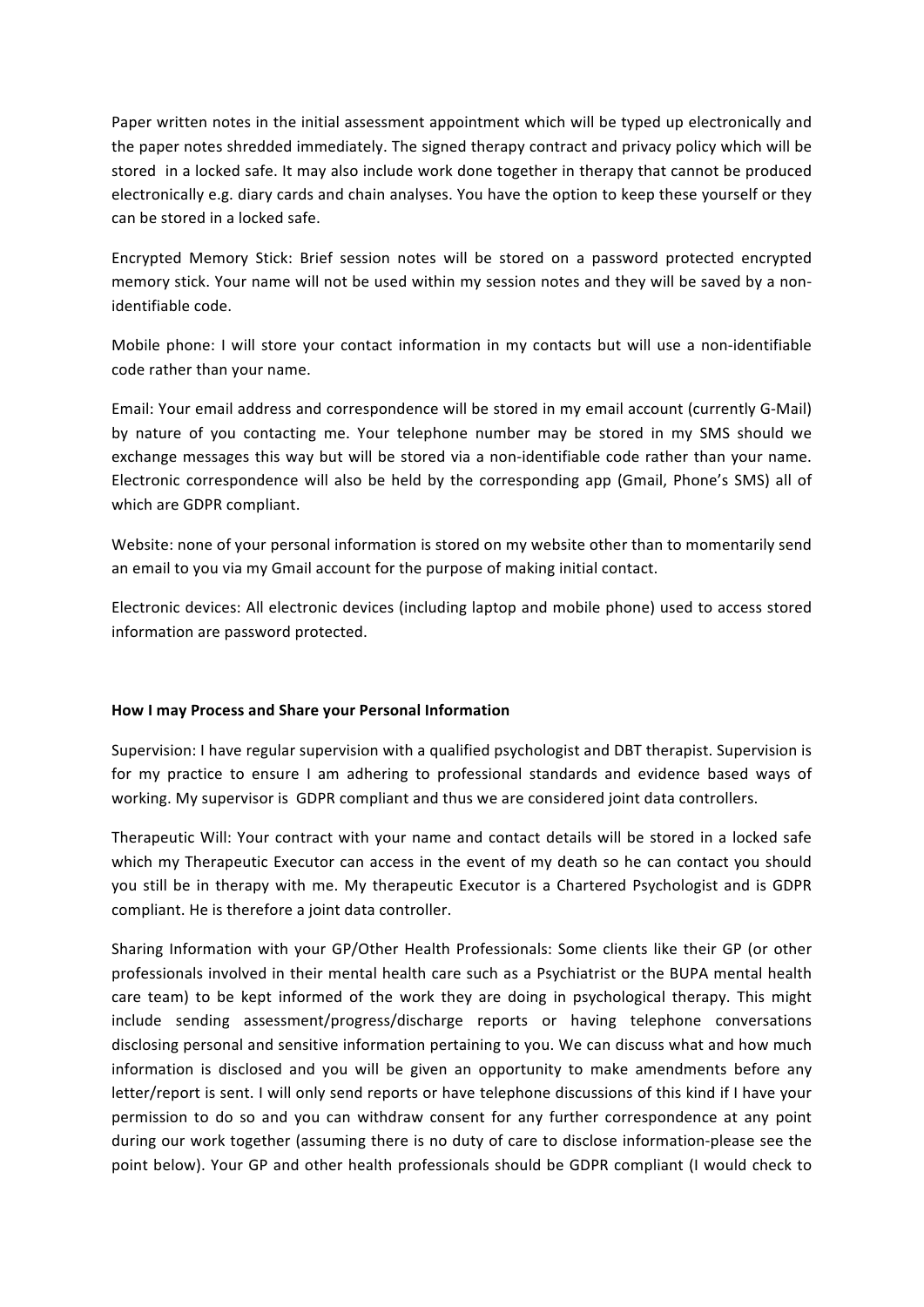ensure this before sending any confidential information) and thus would be considered joint data controllers. 

Duty of Care and Confidentiality: All the information you share with me is treated confidentially unless you request I share it, for example with your GP. The only exclusion to confidentiality is if I suspect there is a risk of harm, either to your or someone else. If I thought there was such a risk, I would discuss it with you if at all possible so we could consider how we can best manage the risk, which may include involving your GP or other care agencies. Only information relevant to managing the risk would be shared. If I don't have your permission to share information and I deem there to be serious and imminent risk to yourself or someone else then my professional codes of conduct and the law may require that I inform an authority and share your personal information without your knowledge and permission (known as whistle-blowing for example in cases of suspected terrorism).

E-Mail Exchange: Although G-Mail is GDPR compliant any confidential (e.g. personal and sensitive information) that I need to send to you will be typed into a memo, password protected and then attached to the email. I will inform you of the password in person. I advise you to share confidential information with me in the same way.

Postal Mail: Should I send any confidential mail in the post (to you or your GP) this will be clearly marked confidential.

Erasing Your Information: When we have finished working together, I will hold onto your information for seven years past the end of our work together. This is in line with my professional code of practice and is for example so that I have a reference of our work in situations such as you returning to psychological therapy in the future. After this time has passed I will shred any written information via a confidential waste service and securely delete any electronically held information.

# **Your Rights**

You have the following rights:

To be informed what information I hold (i.e. to be given or have access to this document)

To see the demographic information I have about you (free of charge for the initial request)

To make a 'subject access request' (SAR) for copies of your records. There may be an administrative charge for this and these will be provided within one calendar month of the request being made.

To rectify any inaccurate or incomplete personal information.

To withdraw consent to me using your personal information e.g. to withdraw consent for me to telephone you and request I contact you via email only.

To request your personal information to be erased (though I can decline whilst the information is needed for me to practice within my own professional code of ethics and conduct).